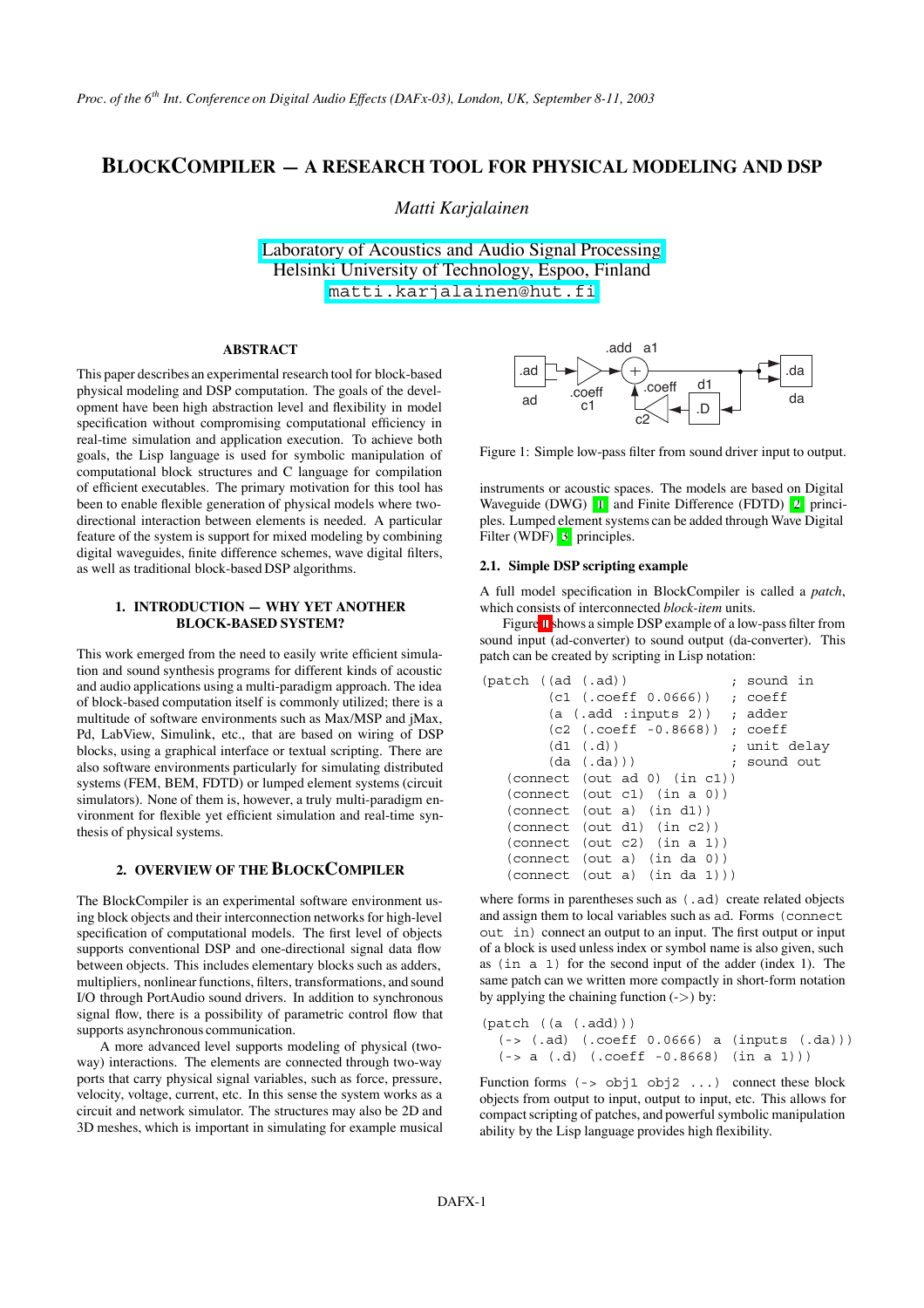# **2.2. Properties of the BlockCompiler**

• **Macro blocks** can be defined as combinations of more elementary blocks to hide the details of new macro class objects. The macro blocks can be utilized further hierarchically as elements of new macro definitions. Parameters can be given to specify the properties of a macro block during instantiation. A simple example of macro block definition, implementing the low-pass filter used in a patch related to Fig. [1,](#page-0-0) is:

```
(def-macro-block ((block .lpf) &key
                   coeff1 coeff2)
  (let ((c1 (.coeff coeff1))
        (c2 (.coeff coeff2))
        (a (.add)))
   (-> c1 (in a 0) (.d) c2 (in a 1))
   (set-inputs (in c1))
   (set-outputs (out a)))
```
which defines a block class named .lpf and a make-function of the same name for the low-pass filter part of the patch. Keywords given after &key are available to specify the properties of the macro-block instances. Elementary blocks c1 and c2, i.e., the filter coefficients, as well as adder a, are specified and linked next. Finally, the inputs and outputs of the macro block are set as inputs and outputs of the elementary blocks.

The low-pass filtering patch of Fig. [1](#page-0-0) can be made now by:

(defparameter lpstream (patch () (-> (.ad) (.lpf :coeff1 0.0666 :coeff2 -0.8668) (inputs (.da)))))

• **Data types** (short, long, float, double) and corresponding array types are available for runtime signal data. Both scalar and vectorized operations are supported. On the level of model specification (in Lisp) there is strong support for object-based programming and scripting.

• **Data flow** between block outputs and inputs is multirate synchronous. This means that each block can be given an individual sample rate as an integer multiple of fraction of the master rate of the patch. Polyphase synchronization is possible.

Blocks can have parametric inputs (param inputs) that support asynchronous communication with or without handshaking. Combined with the multirate feature this makes possible to optimize the rate of control parameter updating.

• **Scheduling**. When a patch has been specified and instantiated as an interconnected set of blocks, the operations in it are scheduled. This is done by walking through the blocks hierarchically and setting them into a computable order, i.e., checking whether the inputs and outputs are ready for the operation. Arbitrary graphs are allowed unless there are delay-free loops, which condition is reported as an error.

• **Code generation and compilation**. Each block class has a method that generates C code for computation of the block. Elementary (non-macro) blocks are specified so that C-code generation is defined by pseudo-C, which is C source code except data references being to Lisp specifications of the data items.

A scheduled patch generates inline C code from the ordered block operations and writes it into a file in the form of a single C function and related data definitions. When the source file is written, it will be compiled on the fly by a call to GCC compiler. For simple-to-moderate size patches the compilation takes only a fraction of a second to a few seconds. Finally a function pointer from the compiled file is made and prepared for execution.

• **Patch streaming and stepping**. There are two modes of executing a patch: streaming and stepping. In the real-time streaming mode a patch is timed by sound driver sampling rate by linking sound input blocks (.ad) and output blocks (.da) to other DSP or physical model blocks. Streaming *patchx* is started by function (run-patch patchx). While real-time streaming is running, the patch is fully controllable from Lisp, allowing for highly flexible control and inspection of patch behavior.

In the stepping mode a single sample step is computed every time a form (step-patch patchx) is executed. This makes it possible to do non-realtime processing as well as debugging realtime patches.

• **Graphic user interface**. Presently the BlockCompiler doesn't have a graphic editor for creating patches. The preference to programming and scripting the patches was given since the software was developed primarily for research purposes, where textual programming is found more powerful than graphical specification. Since controlling of patch parameters is an important feature of any real-time synthesis environment, graphic controllers such as sliders are available already now. An example thereof is presented below in the form of an extended Karplus-Strong string model. It is probable that a full-blown graphic user interface will be added in the future.

• **Model export**. An important property of the BlockCompiler is support for exporting patch models to other execution platforms. This is based on the fact that BlockCompiler is basically a C code generator. So far the code export feature is fully implemented for Mustajuuri [\[4\]](#page-5-3), an audio signal processing platform.

## **3. DISCRETE-TIME PHYSICAL MODELING**

The main motivation for BlockCompiler was the potential to create computationally efficient physical models in a flexible way. Instead of one-directional data flow, true physical models require two-directional interaction via the ports of physical blocks.

In time-domain discrete-time modeling of physical systems the task is to convert the underlying (partial) differential equations into approximating difference equations then to be solved. Formulation of the solution as DSP algorithms makes them computable by efficient software tools for real-time simulation. We next discuss a systematic DSP formulation of the two main physical modeling approaches of interest, the digital waveguides (DWG) and the finite difference time-domain schemes (FDTD), and then add wave digital filters (WDF) to this modeling framework.

<span id="page-1-1"></span>In a one-dimensional lossless medium the wave equation is written 2

$$
y_{tt} = c^2 y_{xx} \tag{1}
$$

where  $y$  is a wave variable, subscript  $tt$  refers to second partial derivative in time  $t$ ,  $xx$  to second partial derivative in place variable  $x$ , and  $c$  is speed of wavefront in the medium of interest.

#### **3.1. Wave-based modeling**

The 1-D traveling wave formulation is based on the d'Alembert solution of propagation of two opposite direction waves, i.e.,

<span id="page-1-0"></span>
$$
y(t,x) = \overrightarrow{y}(t-x/c) + \overleftarrow{y}(t+x/c)
$$
 (2)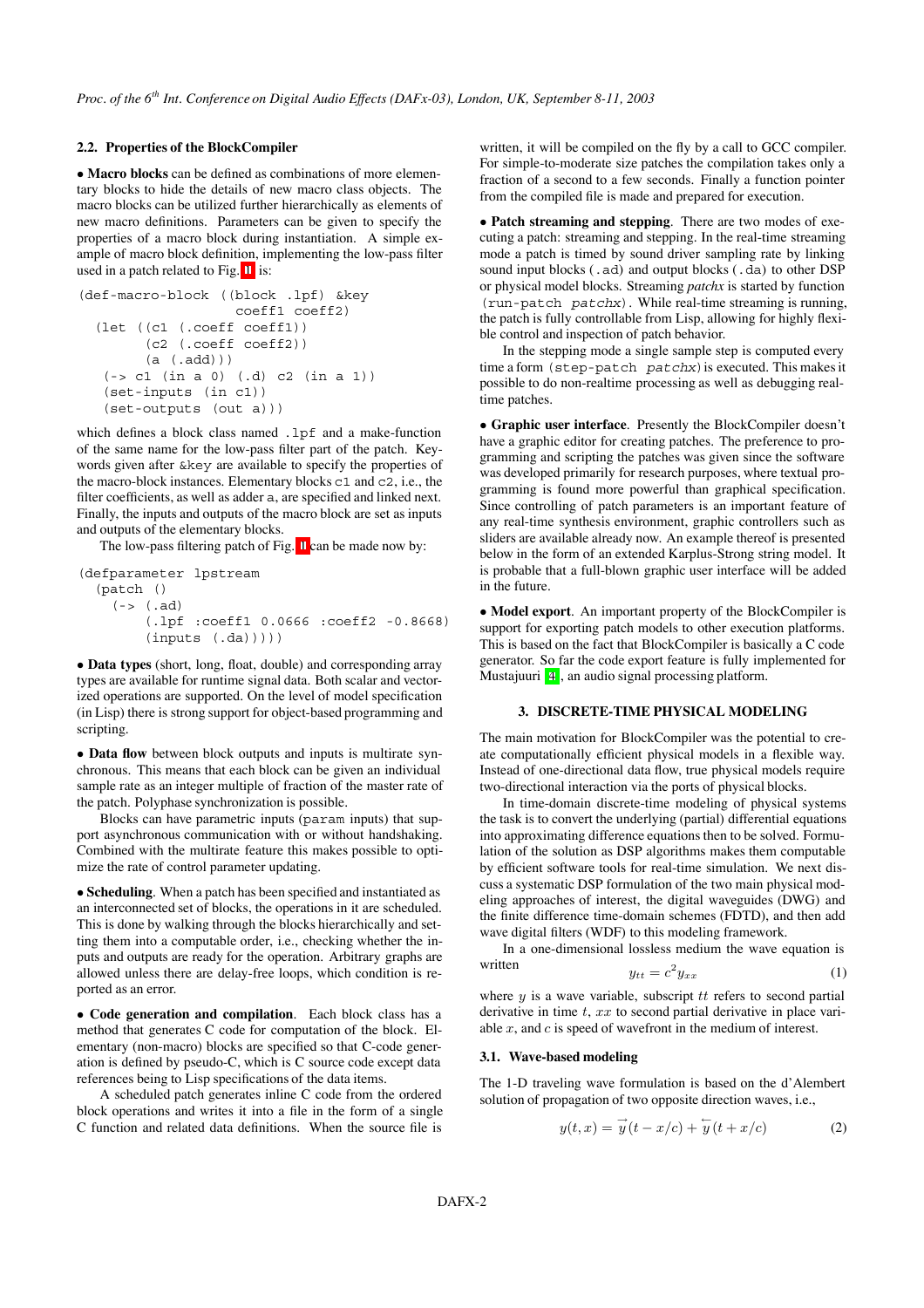where the arrows denote the right-going and the left-going components of the total waveform. Assuming that the signals are bandlimited to half of sampling rate, the traveling waves can be sampled without losing any information by selecting  $T$  as the sample interval and X the position interval between samples so that  $T = X/c$ . Sampling is applied in a discrete time-space grid in which  $n$  and  $m$  are related to time and position, respectively. The discretized version of Eq. [\(2\)](#page-1-0) [\[1\]](#page-5-0) becomes:

$$
y(n,m) = \vec{y}(n-m) + \overleftarrow{y}(n+m)
$$
 (3)

It follows that the wave propagation can be computed by updating state variables in two delay lines by

$$
\overrightarrow{y}_{k,n+1} = \overrightarrow{y}_{k-1,n} \quad \text{and} \quad \overleftarrow{y}_{k,n+1} = \overleftarrow{y}_{k+1,n} \tag{4}
$$

i.e., by simply shifting the samples to the right and left, respectively. This kind of discrete-time modeling is called Digital Waveguide (DWG) modeling [\[1\]](#page-5-0). Since the physical wave variables are split explicitly into directional wave components, we will call such models *W-models*.

The next step is to take into account the global physical constraints of continuity by Kirchhoff type of rules. This means to formulate the scattering junctions of interconnected ports, with given impedances and wave variables at related ports. For a scattering junction, where the physical variables are sound wave pressure  $$ and volume velocity  $U$ , and when a parallel admittance model  $\frac{1}{1}$  $\frac{1}{1}$  $\frac{1}{1}$  of N ports is utilized, the Kirchhoff constrains become

$$
P_1 = P_2 = \ldots = P_N = P_J \tag{5}
$$

$$
U_1 + U_2 + \ldots + U_N + U_{\text{ext}} = 0 \tag{6}
$$

where  $P_J$  is the common pressure of coupled branches and  $U_{ext}$  is an external volume velocity to the junction. When port pressures are represented by incoming wave components  $P_i^+$ , outgoing wave components by  $P_i^-$ , admittances attached to each port by  $Y_i$ , and

$$
P_i = P_i^+ + P_i^- \text{ and } U_i^+ = Y_i P_i^+ \tag{7}
$$

the junction pressure  $P<sub>J</sub>$  can be obtained as:

<span id="page-2-3"></span>
$$
P_{\rm J} = \frac{1}{Y_{\rm tot}} (U_{\rm ext} + 2 \sum_{i=0}^{N-1} Y_i P_i^+)
$$
 (8)

where  $Y_{\text{tot}} = \sum_{i=0}^{N-1} Y_i$  is the sum of all admittances to the junction. Outgoing pressure waves, obtained from Eq. [\(7\)](#page-2-1), are then  $P_i^- = P_J - P_i^+$ . The resulting junction, a *W-node*, is depicted as a DSP structure in the  $N_1$  node of Fig. [2](#page-2-2) (top). When admittances  $Y_i$  are frequency-dependent, this diagram can be interpreted as a filter structure where the incoming pressures are filtered by the corresponding wave admittances  $Y_i$  times two, and their sum is filtered further by  $1/Y_{\text{tot}}$  to get the junction pressure  $P_J$ .

Two special cases can be noticed on the basis of Eq. ( [8\)](#page-2-3). First, a (passive) loading admittance is the case with  $Y_i$  where no incoming pressure wave component  $P_i^+$  is associated. This needs no computation except including  $Y_i$  in  $Y_{\text{tot}}$  because  $P_i^+ = 0$ , see the left-hand termination, a *W-admittance*, in Fig. [2.](#page-2-2) Another issue is the external velocity  $U_{\text{ext}}$  effective to the junction. This is connected directly to the summation at the junction node.

The W-node in Fig. [2](#page-2-2) is coupled through *W-ports*to the neighboring elements (port 3 is uncoupled). The right-hand side block



<span id="page-2-2"></span>Figure 2: Top: A 3-port scattering junction (W-node  $N_1$ ). Incoming pressures are  $P_i^+$  and outgoing ones  $P_i^+$ . W-port 1 is connected to termination W-admittance  $Y_1$  and port 2 to a twodirectional delay line (W-line). Admittance controls are marked by dashed lines. Bottom: Block diagram with abstracted blocks and how they can be connected to form a 1-D DWG waveguide.

is a two-directional delay line, a *W-line*, of admittance  $Y_2$ . The bottom part of the figure depicts a block diagram abstraction of the DSP structure. It also characterizes how waveguides are built as structures of W-line elements connected by W-node junctions.

<span id="page-2-1"></span>Notice that the admittances in Fig. [2](#page-2-2) may be real-valued or frequency-dependent so that  $Y_i$  and the impedance  $1/\sum Y_i$  can be realized as FIR or IIR filters, or just as real coefficients if all attached admittances are real. In the latter case, if we skip the external velocity  $U_{\text{ext}}$  of Eq. [\(8\)](#page-2-3), we may write the equation using scattering parameters  $\alpha_i$  as  $P_J = \sum_{i=0}^{N-1} \alpha_i P_i^+$ , where  $\alpha_i =$  $2Y_i/Y_{\text{tot}}$ . This and other special forms of scattering [[1\]](#page-5-0) are efficient computationally when admittances are real-valued, but in a general case it is practical to implement computation as shown in Fig. [2](#page-2-2) so that the term  $1/\sum Y_i$  is a common filter.

Dashed lines in Fig. [2](#page-2-2) are parametric controls for admittances of the network elements. If the DSP blocks are grouped as shown, which is natural in an object-based formulation, the junction Wnodes actually contain most of the computation by implementing wave scattering. The W-node is delegated its admittance parameters through ports from the network elements, W-lines and Wadmittances. In a time-varying case the admittance filters (blocks  $Y_1, Y_2$ , and  $Y_3$ ) as well as the inverse of their sum  $1/\sum Y_i$  must be updated when the admittance control parameters change.

#### **3.2. Finite difference modeling**

In the most commonly used way to discretize the wave equation by finite differences the partial derivatives in Eq. [\(1\)](#page-1-1) are approximated by second order finite differences

$$
y_{xx} \approx -(2y_{x,t} - y_{x-\Delta x,t} - y_{x+\Delta x,t})/(\Delta x)^2 \tag{9}
$$

<span id="page-2-6"></span><span id="page-2-5"></span><span id="page-2-4"></span>
$$
y_{tt} \approx -(2y_{x,t} - y_{x,t-\Delta t} - y_{x,t+\Delta t})/(\Delta t)^2 \tag{10}
$$

By selecting the discrete-time sampling interval  $\Delta t$  to correspond to spatial sampling interval  $\Delta x$ , i.e.,  $\Delta t = c \Delta x$ , and using index notation  $k = x/\Delta x$  and  $n = t/\Delta t$ , Eqs. [\(9\)](#page-2-4) and [\(10\)](#page-2-5) result in

<span id="page-2-0"></span><sup>&</sup>lt;sup>1</sup>Models can be formulated as well for impedances instead of admittances and for series connection, and different physical variable pairs can be used.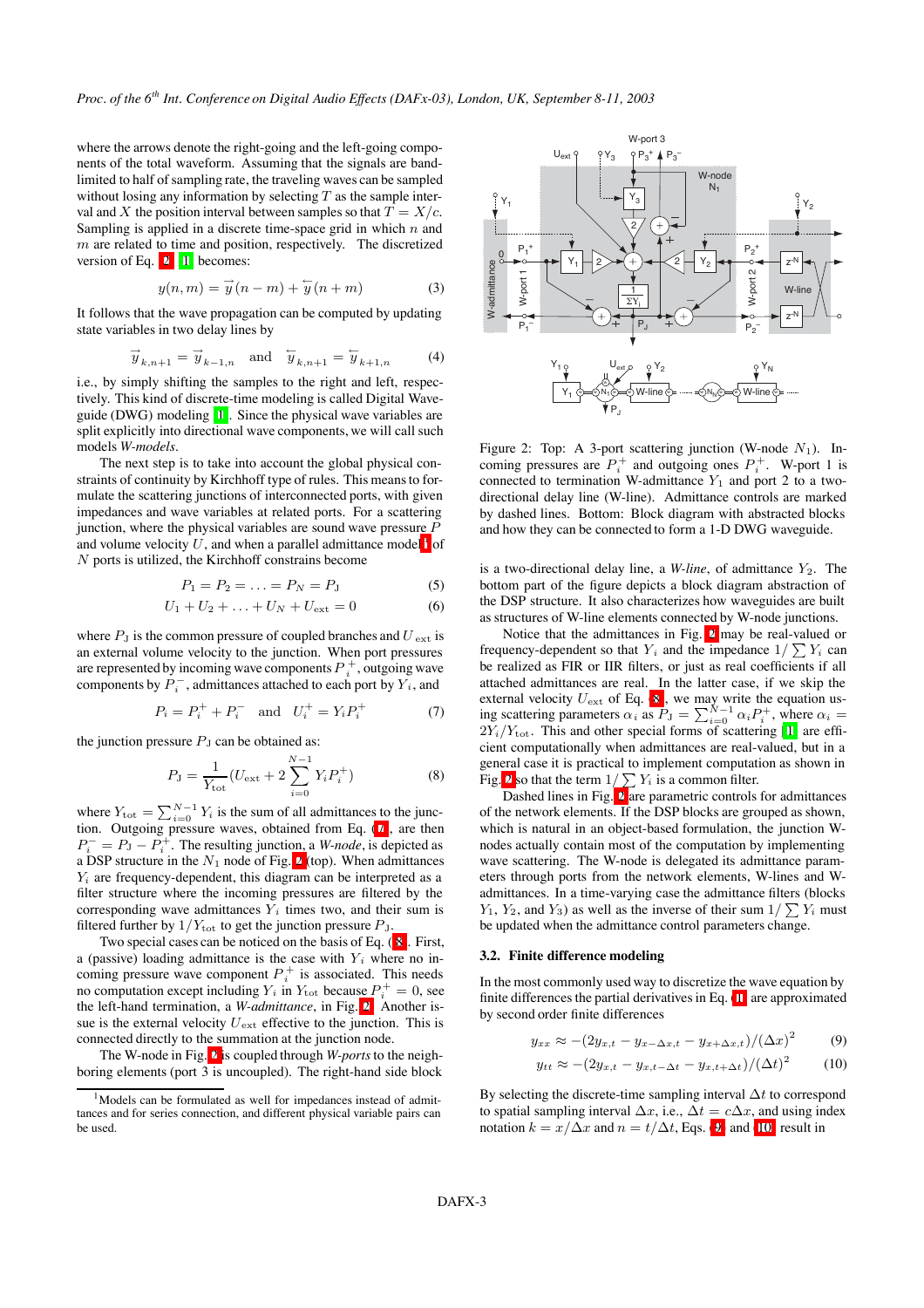

<span id="page-3-0"></span>Figure 3: Top: Digital filter structure for finite difference approximation of a two-port scattering node with port admittances  $Y_1$ and  $Y_2$ . Only total pressure  $P_J$  (K-variable) is explicitly available. Bottom: Block diagram with abstracted blocks and how they can be connected to form a 1-D FDTD waveguide.

$$
y_{k,n+1} = y_{k-1,n} + y_{k+1,n} - y_{k,n-1}
$$
 (11)

which is a *K-model*, i.e., using Kirchhoff type of variables, not wave components. From form  $(11)$  we can see that a new sample  $y_{k,n+1}$  at position k and time index  $n+1$  is computed as the sum of its neighboring position values minus the value at the position itself one sample period earlier.

The behavioral similarity of DWGs vs. FDTDs [\[7\]](#page-5-4), although being computationally different formulations (W- vs. K-models), hints to expand Eq. [\(11\)](#page-2-6) to a FDTD type scattering junction for arbitrary port admittances. For a parallel admittance model, corresponding to Eq.  $(8)$ , Eq.  $(11)$  can be formulated for N ports as

$$
P_{\mathbf{J},n+1} = \frac{2}{Y_{\text{tot}}} \sum_{i=0}^{N-1} Y_i P_{i,n} - P_{\mathbf{J},n-1} \tag{12}
$$

This is a waveguide mesh formulation as discussed in [ [5\]](#page-5-5). Figure [3](#page-3-0) depicts a DSP formulation of one such 3-port scattering *K-node* and the way to terminate port 1 by  $K$ -*admittance*,  $Y_1$ . This corresponds to the W-model in Fig. [2,](#page-2-2) except that a wave traveling to the left reflects back from  $Y_1$  one unit delay later than in the DWG case. Notice the feedback through a unit delay. There can be any number of ports attached to a node also here as for a DWG junction. The bottom part of Fig. [3](#page-3-0) depicts a block diagram abstraction which shows the conformity with the DWG in Fig. [2.](#page-2-2)

An essential difference between DWGs of Fig. [2](#page-2-2) and FDTDs of Fig. [3](#page-3-0) is that while DWG junctions are connected through twodirectional delay lines (*W-lines*), FDTD nodes have two unit delays of internal memory, and delay-free *K-pipes* connect ports between nodes (see the right-hand side block in Fig. [3\)](#page-3-0). The DWG and FDTD junction nodes and ports are not directly compatible because they use different type of wave variables.

More details about FDTD modeling vs. DWG modeling are presented in [\[6\]](#page-5-6).



<span id="page-3-1"></span>Figure 4: FDTD node (left) and a DWG node (right) forming a part of a hybrid waveguide.  $Y_i$  are wave admittances of W-lines, K-pipes, and adaptor KW-pipes between junction nodes.  $P_J$  are junction pressures,  $P^+$  and  $P^-$  are wave components.



<span id="page-3-2"></span>Figure 5: A simple DWG+WDF resonator where a DWG delay line is terminated with a WDF capacitor (left) and inductor (right).

## **3.3. Interfacing DWGs and FDTDs**

The next problem is how to interface wave-based and FDTD-based submodels. In [**?**] it was shown how to interconnect a lossy 1-D FDTD waveguide with a similar DWG waveguide into a mixed model using a proper interconnection element (adaptor). As a generalization, it is possible to make any hybrid model of K-elements (FDTD) and W-elements having arbitrary wave admittances/impedances at their ports.

Figure [4](#page-3-1) shows how this can be done in a 1-D waveguide between a K-node  $N_1$  (left) and a W-node  $N_2$  (right). The role of the KW-pipe in the middle of Fig. [4](#page-3-1) is to adapt the K-type port of an FDTD node and the W-type port of a DWG node. It is delay-free in left-to-right direction and contains delay in the opposite direction.

The equivalence of W- and K-variable based models and the availability of the adaptor allow now to implement mixed models where both of the approaches can be applied, depending on which one is more useful in a problem at hand. Generally the DWG elements are preferable in 1-D modeling due to good numerical properties and possibility of arbitrary (including fractional) delays, while the FDTDs are more efficient in 2-D and 3-D structures, being however more critical in numerical accuracy.

#### **3.4. Interfacing wave digital filters with DWGs**

An additional technique to the mixed modeling framework above is to adopt Wave Digital Filters (WDF) [\[3\]](#page-5-2) as discrete-time simulators of lumped parameter elements. Being based on W-modeling, i.e., wave variables, they are computationally compatible with the W-type DWGs [\[7\]](#page-5-4). A WDF *resistor* is basically just a real-valued termination (see Y1) in Fig. [2,](#page-2-2) but WDF *capacitors* and *inductors*,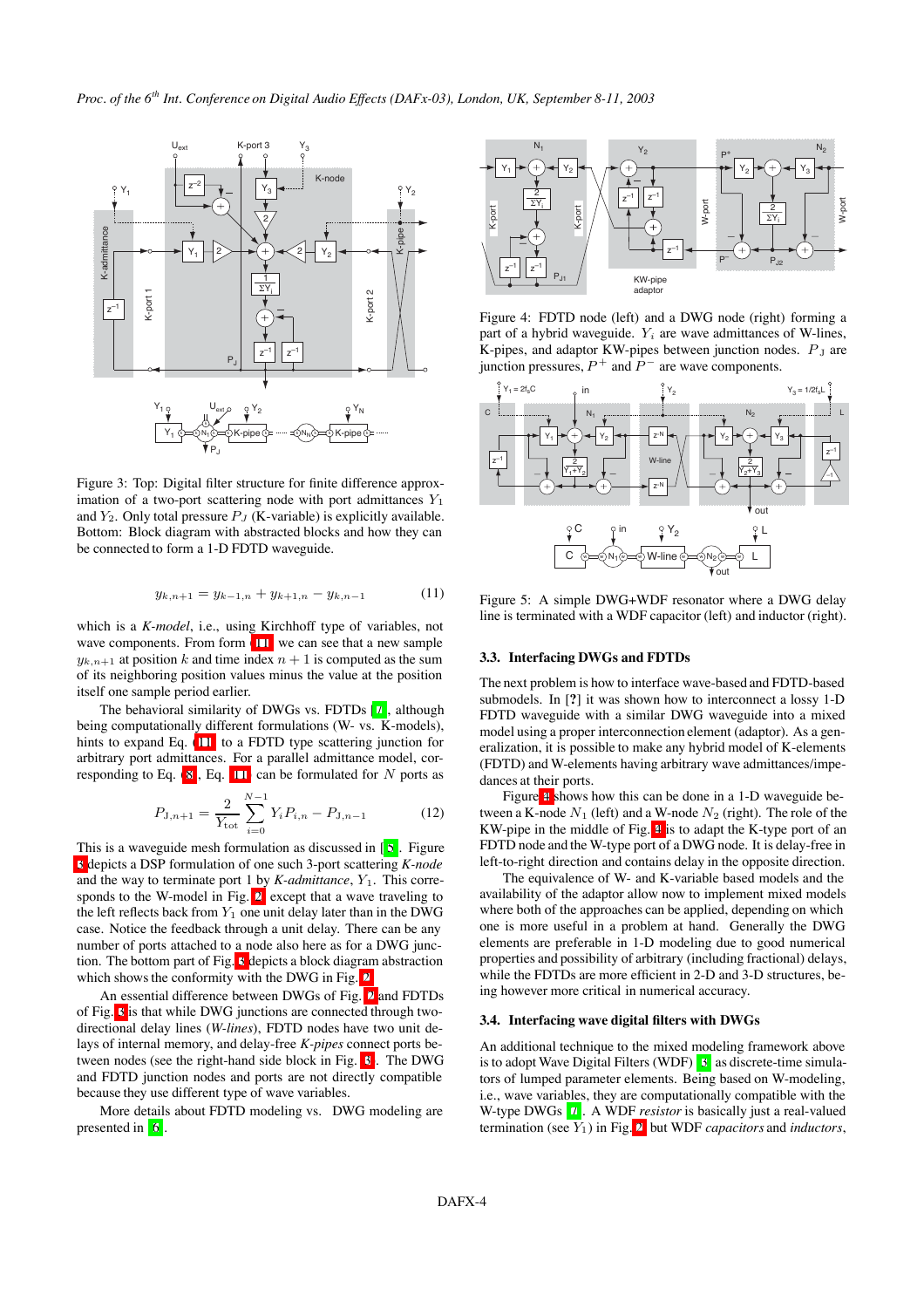

<span id="page-4-0"></span>Figure 6: Block diagram of an extended Karplus-Strong model as a case of semiphysical modeling.

|             | Karplus-Strong (modified) |         |
|-------------|---------------------------|---------|
| Delay [ms]  |                           | 0.00747 |
| Loop freq   |                           | 0.80423 |
| Loop gain   |                           | 0.99524 |
| Start patch |                           | Pluck   |

Figure 7: Control dialog for the Karplus-Strong model.

<span id="page-4-1"></span>as well as *ideal transformers* and *gyrators*, etc., are useful additional components [\[3\]](#page-5-2).

As a physically bound choice for the case of this study, a WDF capacitor is realized as a feedback from  $V^-$  wave of a port back to  $V^+$  through a unit delay, having a port admittance  $2f_sC$ . A WDF inductor is a feedback through a unit delay and coefficient -1, having a port admittance  $1/2f_sL$ . Here C is capacitance, L is inductance, and  $f_s$  is sample rate (cf. [\[7\]](#page-5-4)).

Figure [5](#page-3-2) shows an example of a model where a DWG delay line is terminated by a WDF capacitor at the left hand side and by a WDF inductor at the right hand side.

WDF elements, being W-models, are not directly compatible with DFTDs that are K-models. However, the compatibility can be realized through a KW-adaptor element if needed.

## **4. PHYSICAL MODELING EXAMPLES**

In this section we describe by case examples how BlockCompiler is used for physically based modeling. The first example is an extended Karplus-Strong string model with user interface for parameter control. The second example shows how a string instrument is built by coupling the strings via a common bridge impedance. The third example is a waveguide formulation of a vocal tract speech synthesizer, and the final case is to show how to make a mixed FDTD+DWG waveguide mesh.

An extended Karplus-Strong string model, depicted in Fig. [6](#page-4-0) by a block diagram, is an example of 'semiphysical' modeling. The patch is created by script:

```
(defparameter ks-string
  (patch ((d (.slider
              :title " Delay [sec]" ; slider
              :low 0.001 :high 0.02 ; delay
              :init-value 0.0075)) ; [sec]
          (f (.slider
              :title " Loop freq" ; slider
              :low 0.0 :high 1.0 ; freq
              :init-value 0.80))
          (g (.slider
              :title " Loop gain" ; slider
              :low 0.9 :high 1.0 ; gain
              :init-value 0.995))
          (trig (.trig-button))
```


<span id="page-4-2"></span>Figure 8: Block diagram of two strings coupled through a common bridge impedance (zb).

```
(wt (.wtable :data *noise-data*))
      (dlx (.delay :delay-time 0.02
                    :control '.lg3))
      (add (.add ))
      (lp (.lp1)))
(-> d (.smooth) (param dlx 'delay))
(-> f (.smooth) (param lp 'freq))
(-> g (.smooth) (param lp 'gain))
(-> trig (param wt 0))
(-> wt add dlx lp (in add 1)
    (inputs (.da)))
(patch-window
 (:v (.text-box "Karplus-Strong String")
     (sliders (list d f g) :length 200)
     (buttons (list (.start/stop) trig)))
 :title "Karplus-Strong experiment"
 :view-position #@(350 150)
 :view-size #@(450 113))))
```
The resulting patch is a single-delay-loop structure with a controllable length delay line (by Lagrange interpolation of order 3, .lg3) and a first order low-pass loop filter with DC gain and lowpass frequency control, the string model being triggerable from a wavetable (filled by a noise burst in this case).

The feature of intrest in this case is the use of parameter control blocks by sliders in a graphic user interface window depicted in Fig. [7.](#page-4-1) The sliders  $(d, f, and q)$  in the script are connected to parameter inputs through smoothing (.smooth) interpolators to avoid gliches. Finally the patch control window is created by a layout specification (patch-window ...).

As an example of true physical modeling by digital waveguide approach, Fig. [8](#page-4-2) shows a string instrument of two strings connected by a common bridge impedance. The model is composed of delay lines, junction nodes, impedances, and triggerable excitation wavetables. On the left hand side of Fig. [8](#page-4-2) we can see (nut) terminations  $(zt)$  of the two strings. Delay lines  $(d1)$  make the strings in two parts so that the (series junction) nodes in the middle are insertion points for pluck (force) excitation from wavetables (wt). True physical interaction of a string and a plucking object could be modeled as well but for simplicity we show here a wavetable excitation case. On the right hand side the bridge impedance (zb) is a common termination for both strings, implementing a physically correct connection of these elements by a series junction node. The velocity of the bridge node is the model output that could be further processed by a filter for sound radiation from the body.

Notice that the nodes (junctions) can accommodate any number of attached DWG delay lines with arbitrary, even time-varying impedances. The formulation is general in the sense that it can